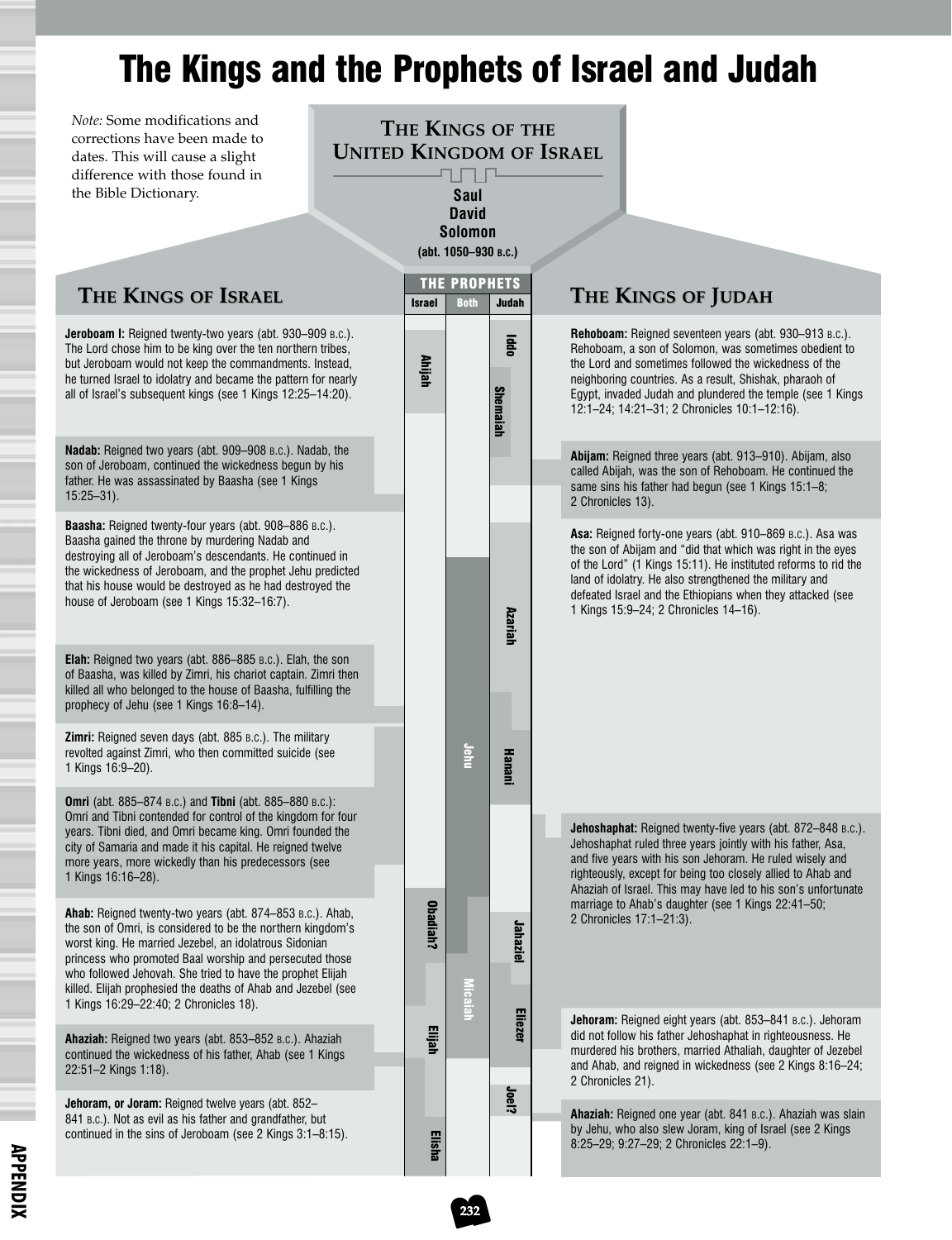| <b>THE KINGS OF ISRAEL</b> continued                                                                                                                                                                                                                                                                        | <b>Israel</b> | <b>THE PROPHETS</b><br><b>Both</b> | <b>Judah</b>     | <b>THE KINGS OF JUDAH</b> continued                                                                                                                                                                                                                                                                                                                                                                                                    |
|-------------------------------------------------------------------------------------------------------------------------------------------------------------------------------------------------------------------------------------------------------------------------------------------------------------|---------------|------------------------------------|------------------|----------------------------------------------------------------------------------------------------------------------------------------------------------------------------------------------------------------------------------------------------------------------------------------------------------------------------------------------------------------------------------------------------------------------------------------|
| Jehu: Reigned twenty-eight years (abt. 841-814 B.C.). Jehu<br>was anointed by a prophet to be king of Israel and destroy the<br>house of Ahab. He destroyed Baal worship but not the golden<br>calves of Jeroboam (see 2 Kings 9:1-10:36).                                                                  |               |                                    |                  | Queen Athaliah: Reigned seven years (abt. 841-835 B.C.).<br>Athaliah was Ahaziah's mother and the daughter of Ahab and<br>Jezebel. After Ahaziah's death she claimed the throne after<br>killing "all the seed royal" (2 Kings 11:1), except for one<br>grandson, Joash, who was hidden. She promoted Baal<br>worship and was executed (see 2 Kings 11; 2 Chronicles<br>22:10-23:21).                                                  |
|                                                                                                                                                                                                                                                                                                             | Elisha        |                                    | <b>Zechariah</b> | Joash, or Jehoash: Reigned forty years (abt. 835-796 B.C.).<br>Jehosheba, Ahaziah's sister, saved the infant Joash from his<br>murderous grandmother Athaliah. She and her husband,<br>Jehoiada the priest, hid Joash in the temple for six years.<br>Jehoiada led a popular revolt when Joash was seven years<br>old that put Joash on the throne and had Athaliah killed.<br>Joash stopped Baal worship and repaired the temple (see |
| Jehoahaz: Reigned seventeen years (abt. 814-798 B.C.).<br>Jehoahaz reintroduced the worship of Baal, which his father,<br>Jehu, had tried to eliminate (see 2 Kings 13:1-9).                                                                                                                                |               |                                    |                  | 2 Kings 12; 2 Chronicles 24).                                                                                                                                                                                                                                                                                                                                                                                                          |
| Jehoash: Reigned sixteen years (abt. 798-782 B.C.). Jehoash<br>continued in the sins of his father, Jehoahaz (see 2 Kings<br>$13:10 - 25$ ).                                                                                                                                                                |               |                                    |                  | <b>Amaziah:</b> Reigned twenty-nine years (abt. 796–767 B.C.).                                                                                                                                                                                                                                                                                                                                                                         |
|                                                                                                                                                                                                                                                                                                             |               |                                    |                  | Amaziah, the son of Joash, was partly faithful and partly<br>foolish. He defeated Edom by heeding the warning of a<br>prophet, but then participated in idolatry and was humiliated<br>by Jehoash, king of Israel. His son Azariah ruled jointly with<br>him during his last twenty-four years. Amaziah was murdered<br>in exile (see 2 Kings 14:1-22; 2 Chronicles 25).                                                               |
| Jeroboam II: Reigned forty-one years (abt. 793-753 B.C.).<br>Jeroboam ruled jointly with his father, Jehoash, for twelve<br>years. He was not righteous, but he was a powerful king<br>whom the Lord used to defeat Israel's enemies and give the<br>people one last time to repent (see 2 Kings 14:23-29). | Jonah         |                                    |                  |                                                                                                                                                                                                                                                                                                                                                                                                                                        |
|                                                                                                                                                                                                                                                                                                             |               |                                    |                  | Azariah, or Uzziah: Reigned fifty-two years (abt. 792-<br>740 B.C.). Azariah was strong militarily but weak spiritually. He<br>made Judah strong among its neighbors but did not rid the                                                                                                                                                                                                                                               |
| Zachariah: Reigned six months (abt. 753 B.C.). Zachariah, the<br>son of Jeroboam, was murdered by Shallum (see 2 Kings<br>$15:8 - 12$ ).                                                                                                                                                                    |               | <b>Annos</b>                       |                  | kingdom of idolatry. He was stricken with leprosy and during<br>his last ten years he ruled jointly with his son Jotham (see<br>2 Kings 15:1-7; 2 Chronicles 26).                                                                                                                                                                                                                                                                      |
| Shallum: Reigned one month (abt. 751 B.C.). Shallum was<br>killed by Menahem (see 2 Kings 15:10-15).                                                                                                                                                                                                        |               |                                    |                  |                                                                                                                                                                                                                                                                                                                                                                                                                                        |
| Menahem: Reigned ten years (abt. 752-742 B.C.). Menahem<br>murdered Shallum to gain the throne. He taxed the people<br>heavily to pay tribute to Assyria (see 2 Kings 15:14-22).                                                                                                                            |               | <b>Hosea</b>                       |                  |                                                                                                                                                                                                                                                                                                                                                                                                                                        |
| Pekahiah: Reigned two years (abt. 742-740 B.C.). Pekahiah,<br>the son of Menahem, was killed by Pekah in a military coup<br>(see 2 Kings 15:23-26).                                                                                                                                                         |               |                                    | <b>Isaiah</b>    | Jotham: Reigned sixteen years (abt. 750-732 B.C.). Jotham<br>was an able administrator but, like his father, he did not<br>remove idolatry from Judah. He ruled jointly with his son<br>Ahaz for the last four years of his reign (see 2 Kings                                                                                                                                                                                         |
| Pekah: Reigned twenty years (abt. 752-732 B.C.). Pekah<br>began ruling in a rival kingdom east of the Jordan River during<br>Menahem's reign. A second Assyrian invasion carried many                                                                                                                       |               | <b>Oded</b>                        |                  | 15:32-38; 2 Chronicles 27).                                                                                                                                                                                                                                                                                                                                                                                                            |
| Israelites into captivity (see 2 Kings 15:27-31).                                                                                                                                                                                                                                                           |               |                                    | <b>Micah</b>     | Ahaz: Reigned sixteen years (abt. 735–715 B.C.). Against the<br>advice of the prophet Isaiah, Ahaz made an alliance with<br>Assyria. He turned Judah to idolatry and even sacrificed his<br>own children in the fire (see 2 Kings 16; 2 Chronicles 28).                                                                                                                                                                                |

**233**

**APPENDIX**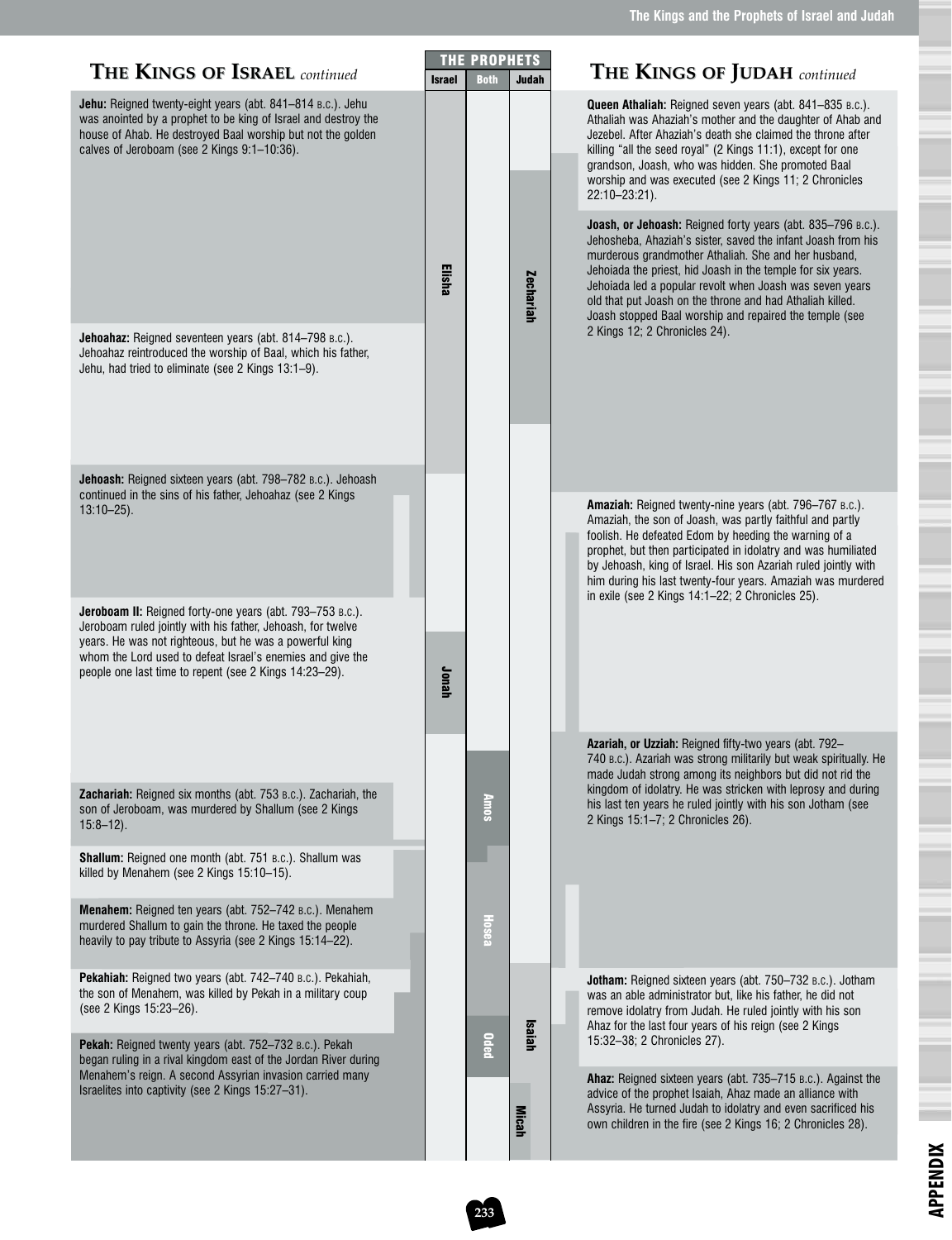| THE KINGS OF ISRAEL continued                                                                                                                                                                                                                                                                     | <b>THE</b><br><b>Israel</b> | <b>PROPHETS</b><br><b>Both</b> |                            | <b>Judah</b>    | <b>THE KINGS OF JUDAH</b> continued                                                                                                                                                                                                                                                                                                                                                                                                                                       |
|---------------------------------------------------------------------------------------------------------------------------------------------------------------------------------------------------------------------------------------------------------------------------------------------------|-----------------------------|--------------------------------|----------------------------|-----------------|---------------------------------------------------------------------------------------------------------------------------------------------------------------------------------------------------------------------------------------------------------------------------------------------------------------------------------------------------------------------------------------------------------------------------------------------------------------------------|
| Hoshea: Reigned nine years (abt. 732-722 B.C.). By the<br>time of Hoshea's reign, Israel's captivity was unavoidable.<br>Samaria fell to Assyria about 721 B.C. and most of the<br>inhabitants were deported. They were then scattered and<br>became the "ten lost tribes" (see 2 Kings 17:1-34). |                             |                                | <b>Micah</b>               | <b>Isaiah</b>   | Hezekiah: Reigned twenty-nine years (abt. 715–686 B.C.).<br>Hezekiah, the son of Ahaz, is recognized as one of the most<br>righteous kings of Judah. He stopped idolatry, cleansed the<br>temple, and renewed the worship of Jehovah. Because of his<br>faithfulness, the Lord turned back an Assyrian invasion and<br>also added fifteen years to Hezekiah's life. It was during that                                                                                    |
| The End of the Northern Kingdom of Israel                                                                                                                                                                                                                                                         |                             |                                |                            |                 | period that his son Manasseh was born (see 2 Kings 18-20;<br>2 Chronicles 29-32; Isaiah 36-39).                                                                                                                                                                                                                                                                                                                                                                           |
| PS<br>d<br>Assyria<br>Media<br>The Great Sea<br><b>Babylonia</b><br>Samaria<br><b>Arabian Desert</b>                                                                                                                                                                                              |                             |                                |                            |                 | Manasseh: Reigned fifty-five years (abt. 697-642 B.C.),<br>eleven years jointly with his father, Hezekiah. In 2 Kings 21,<br>Manasseh is described as being more wicked than the<br>Amorites that the Israelites destroyed. He completely reversed<br>all the good that his father had accomplished. He enforced<br>idol worship and killed the prophets of Jehovah. He also<br>sacrificed his own children to false gods (see 2 Kings<br>21:1-18; 2 Chronicles 33:1-20). |
| <b>The Assyrian Exile</b><br>"Therefore the Lord was very angry with Israel, and removed                                                                                                                                                                                                          |                             |                                |                            |                 |                                                                                                                                                                                                                                                                                                                                                                                                                                                                           |
| them out of his sight: there was none left but the tribe of<br>Judah only" (2 Kings 17:18).                                                                                                                                                                                                       |                             |                                |                            | <b>Mahum</b>    |                                                                                                                                                                                                                                                                                                                                                                                                                                                                           |
|                                                                                                                                                                                                                                                                                                   |                             |                                |                            |                 | Amon: Reigned two years (abt. 642-640 B.c.). Amon<br>continued the wickedness of his father, Manasseh, and was<br>killed by his servants (see 2 Kings 21:19–26; 2 Chronicles<br>$33:21 - 25$ ).                                                                                                                                                                                                                                                                           |
|                                                                                                                                                                                                                                                                                                   |                             |                                | <b>Huldah (prophetess)</b> | Zephaniah       | Josiah: Reigned thirty-one years (abt. 640-609 B.C.). Josiah,<br>who ascended to the throne at the age of eight, is credited<br>with instituting the most extensive religious reforms in<br>Judah's history. The law of Moses was rediscovered and<br>taught. Unfortunately, Josiah was killed in a campaign against<br>the Egyptians, and his reforms did not last (see 2 Kings)<br>22:1-23:30; 2 Chronicles 34-35).                                                     |
|                                                                                                                                                                                                                                                                                                   |                             |                                |                            |                 | <b>Jehoahaz:</b> Reigned three months (abt. 609 B.C.). Pharaoh<br>removed Jehoahaz and put Jehoahaz's brother, Eliakim, on<br>the throne (see 2 Kings $23:31-33$ ; 2 Chronicles $36:1-4$ ).                                                                                                                                                                                                                                                                               |
|                                                                                                                                                                                                                                                                                                   |                             |                                | Jeremiah                   | <b>Habakkuk</b> | Jehoiakim, or Eliakim: Reigned eleven years (abt. 609-<br>598 B.C.). Pharaoh changed Eliakim's name to Jehoiakim.<br>Jehoiakim repeatedly rejected the counsel of Jeremiah and<br>tried to kill him. He was killed after rebelling against Babylon<br>(see 2 Kings 23:34-24:7; 2 Chronicles 36:5-8).                                                                                                                                                                      |
|                                                                                                                                                                                                                                                                                                   |                             | <b>Tehl</b>                    |                            | <b>Daniel</b>   | Jehoiachin: Reigned three months (abt. 598-597 B.C.).<br>Jehoiachin and many others were carried away captive into<br>Babylon (see 2 Kings 24:6-15; 25:27-30; 2 Chronicles<br>$36:9 - 10$ ).                                                                                                                                                                                                                                                                              |

**234**